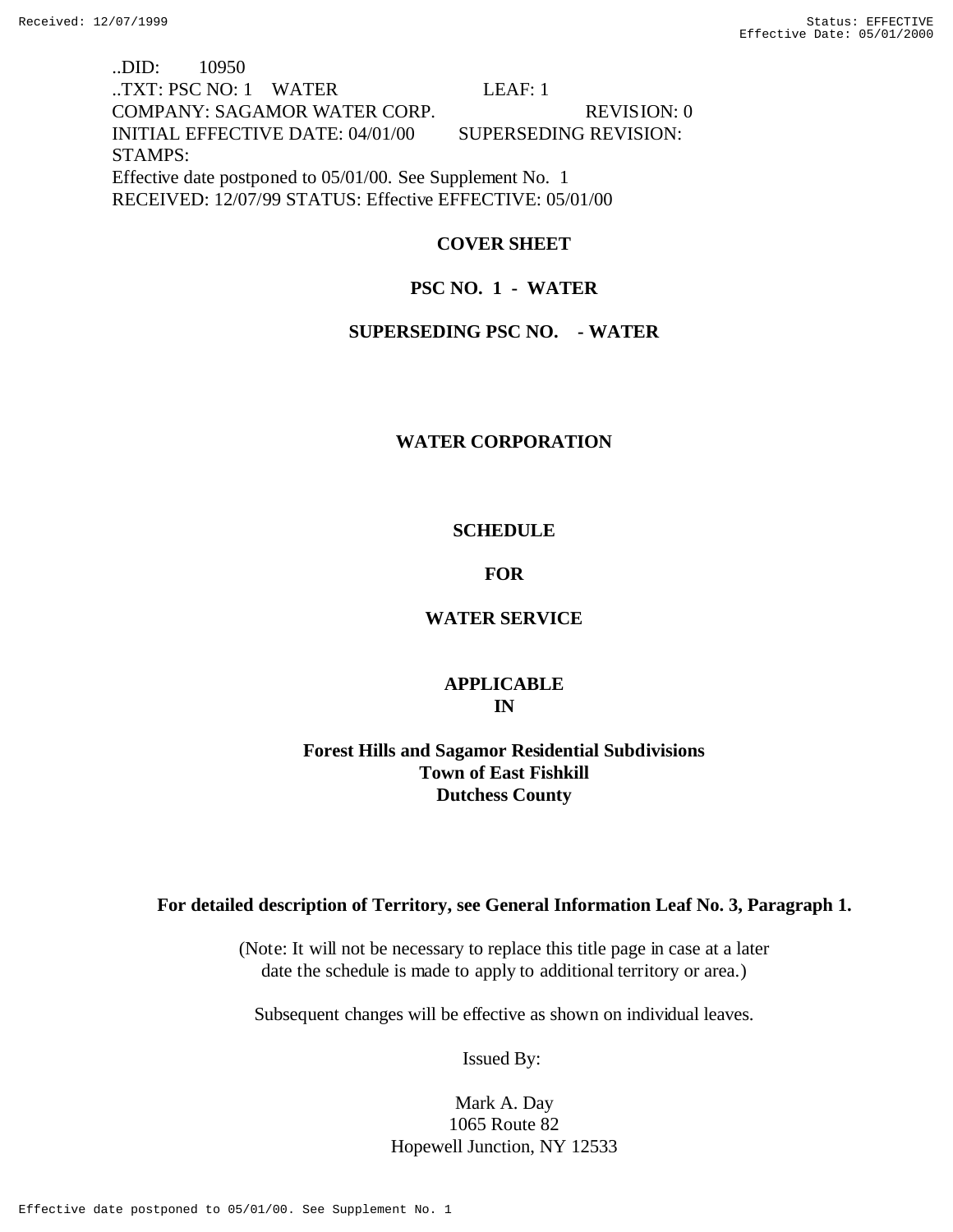..DID: 10957 ..TXT: PSC NO: 1 WATER LEAF: 2 COMPANY: SAGAMOR WATER CORP. REVISION: 0 INITIAL EFFECTIVE DATE: 04/01/00 SUPERSEDING REVISION: STAMPS: Effective date postponed to 05/01/00. See Supplement No. 1 RECEIVED: 12/07/99 STATUS: Effective EFFECTIVE: 05/01/00 RECEIVED: STATUS: EFFECTIVE:

## **TABLE OF CONTENTS**

|     | <b>GENERAL INFORMATION</b>                                     | <b>LEAF NO.</b> |
|-----|----------------------------------------------------------------|-----------------|
| 1.  | Territory                                                      | 3               |
| 2.  | <b>Application for Water Service</b>                           | 3               |
| 3.  | Deposits - Security                                            | 3               |
| 4.  | Deposits - Interest                                            | 4               |
| 5.  | Deposits - Return                                              | 4               |
| 6.  | Deposits - Other                                               | 4               |
| 7.  | <b>General Rules</b>                                           | $5 - 6$         |
| 8.  | Metered Service                                                | $6 - 7$         |
| 9.  | <b>Unmetered Service</b>                                       | 7               |
|     | 10. Extension of Mains                                         | 7               |
|     | 11. Discontinuance of Service - Non-payment                    | $7 - 8$         |
|     | 12. Discontinuance of Service - Other                          | $8 - 9$         |
|     | 13. Discontinuance of Residential Service - Special Procedures | 9               |
|     | 14. Deferred Payment Agreements                                | 9               |
| 15. | <b>Complaint Handling Procedures</b>                           | 10              |
|     | 16. Restoration of Service                                     | $10 - 11$       |
|     | 17. Interest on Customer Overpayments                          | 11              |
|     | 18. Regulation                                                 | 11              |
|     | <b>RATES</b><br>Service Classification No. 1                   | 12              |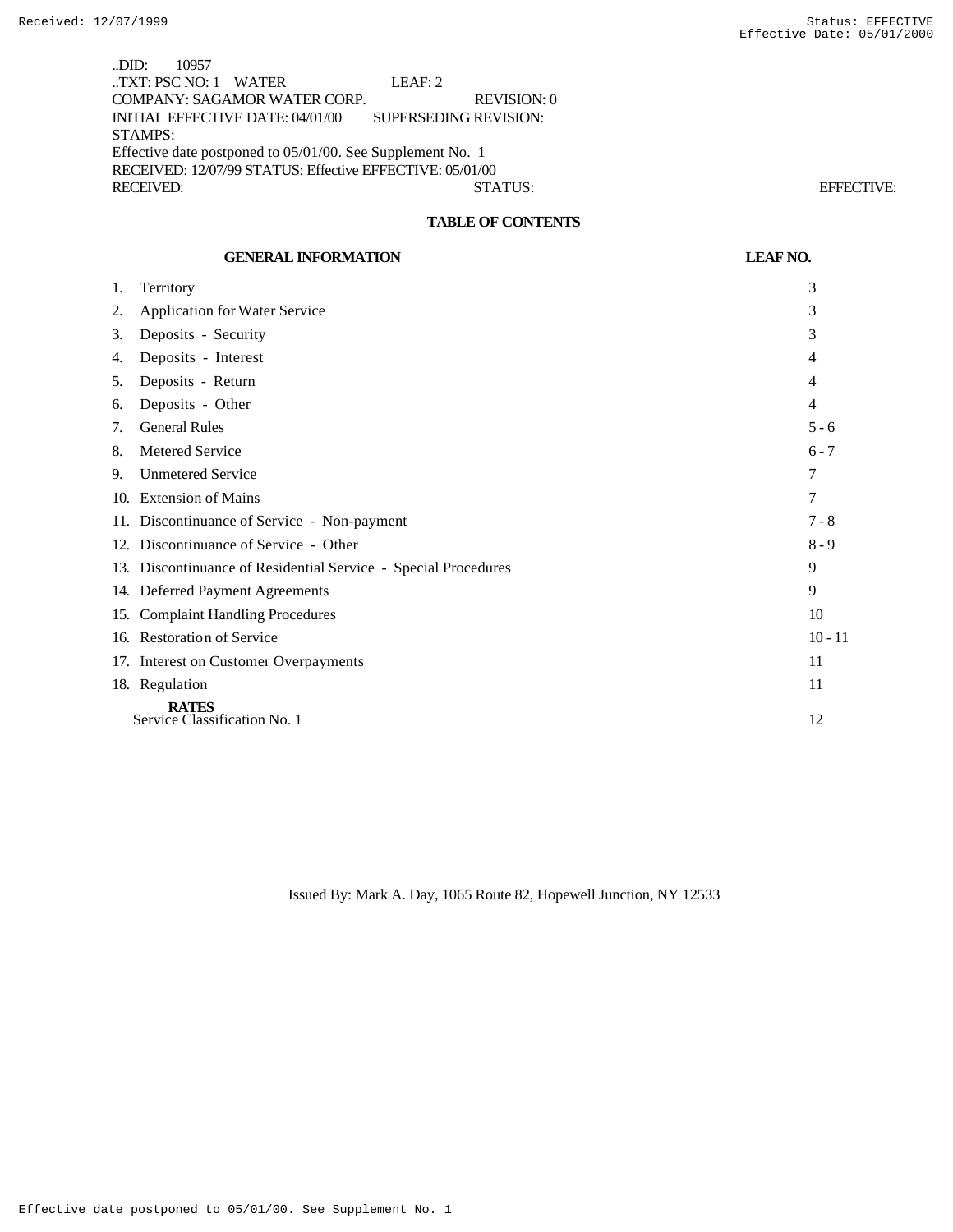..DID: 10958 ..TXT: PSC NO: 1 WATER LEAF: 3 COMPANY: SAGAMOR WATER CORP. REVISION: 0 INITIAL EFFECTIVE DATE: 04/01/00 SUPERSEDING REVISION: STAMPS: Effective date postponed to 05/01/00. See Supplement No. 1 RECEIVED: 12/07/99 STATUS: Effective EFFECTIVE: 05/01/00

#### **GENERAL INFORMATION**

1. Territory (County, Town, Development, Streets, etc.)

 Forest Hills and Sagamor Residential Subdivisions Town of East Fishkill, Dutchess County, NY

- 2. Application for Water Service
	- A. Written application for service may be required.
	- B. A separate application may be required for each premises.
	- C. Premises may be subject to inspection by the company.
	- D.Applications need not be accepted from customers with charges due on any water accounts with the company. The company must accept an application if the customer enters into a deferred payment agreement.

E.Service pipe installations are subject to company approval.

- 3. Deposits Security
	- A.As a condition of receiving service, the company may require a deposit from customers that are delinquent (having a bill remaining unpaid 23 days from the date mailed), seasonal, short term or temporary or who have had service terminated for non-payment during the preceding 6 months. In addition, a deposit may also be required from a nonresidential customer whose credit has not been established with the company. A delinquent customer shall be provided with a written notice 20 days before the deposit is assessed which states that failure to make timely payments will permit the company to require a deposit from such customer.
	- B.Deposits from applicants and customers may not exceed two times the estimated average monthly bill for a calendar year, except in the case of customers whose usage varies widely where deposits may not exceed twice the average monthly bill for the peak season.
	- C.The company shall perform an annual review of the billing history of every customer who has a deposit with the company to assure that a deposit is still required under (3A) above and that the amount of the deposit conforms with (3B) above. The company reserves the right to review the deposit at any time. If a review shows that the deposit held falls short of the amount the company may require by 25 percent or more, the company may require the payment of an additional amount. If a review shows that the deposit held exceeds the amount required by 25 percent or more, the company shall refund the excess to the customer. The customer may request a downward revision of the deposit.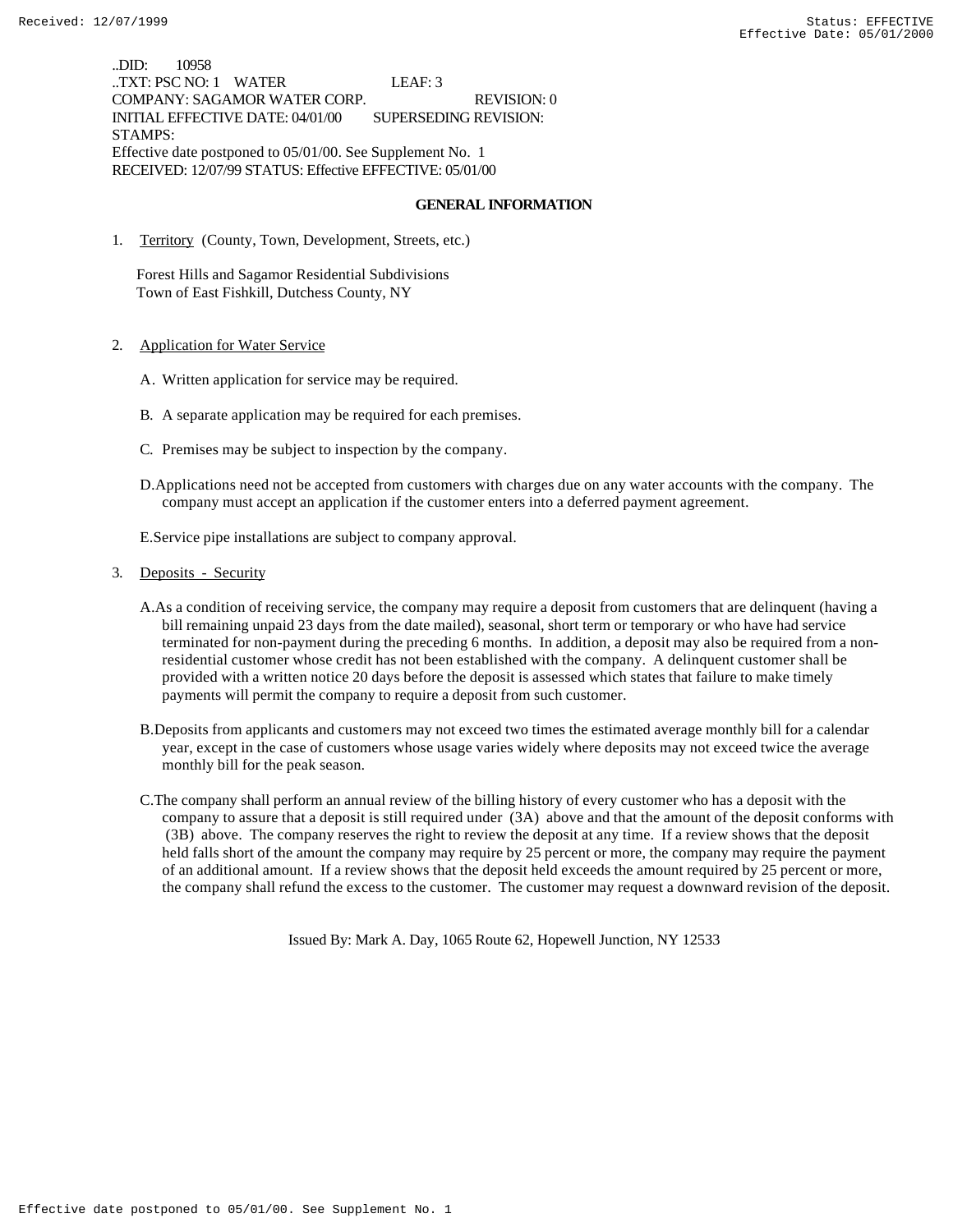..DID: 10959 ..TXT: PSC NO: 1 WATER LEAF: 4 COMPANY: SAGAMOR WATER CORP. REVISION: 0 INITIAL EFFECTIVE DATE: 04/01/00 SUPERSEDING REVISION: STAMPS: Effective date postponed to 05/01/00. See Supplement No. 1 RECEIVED: 12/07/99 STATUS: Effective EFFECTIVE: 05/01/00

### **GENERAL INFORMATION**

4. Deposits - Interest

Every deposit shall earn simple interest at the rate per annum prescribed by the Public Service Commission. The interest must be paid to customers when the deposit is returned. If the deposit has been held for 12 consecutive months or more, the interest must be credited to the customer no later than the first bill rendered after the next succeeding first day of October and at the end of each succeeding 12 month period.

5. Deposits - Return

- A.The company shall return to a customer a deposit or portion of a deposit and all interest thereon no more than 30 days after:
	- (1) the day the account is closed and all bills are paid; or
	- (2)the date of the first bill for service rendered after a 12 month period during which time the customer was not delinquent, provided there is no other basis for the company to request a deposit; or

(3)a review of the deposit shows that a reduction of the deposit is warranted.

- B.A deposit or portion of a deposit plus interest thereon that is subject to return may be credited to the customer's account in the amount of any outstanding charges. If any balance remains, a refund check shall be issued.
- 6. Deposits Other
	- A.In the event that the applicant desires service for a trailer or other non-permanent structure, he shall deposit with the company all costs of the connection of such service. Said deposit shall bear simple interest as required above and shall be refunded at the end of 10 years, or sooner in the event that a permanent structure for such service connection is completed.
	- B.The company may also require deposits from customers to guarantee future payments as set forth in lawn sprinkler, main extension, or other forms of contracts which are in a form approved by the Public Service Commission. The interest rates for these deposits will be the same as the interest rates for security deposits and such interest will be credited to the customer as prescribed by Commission rules.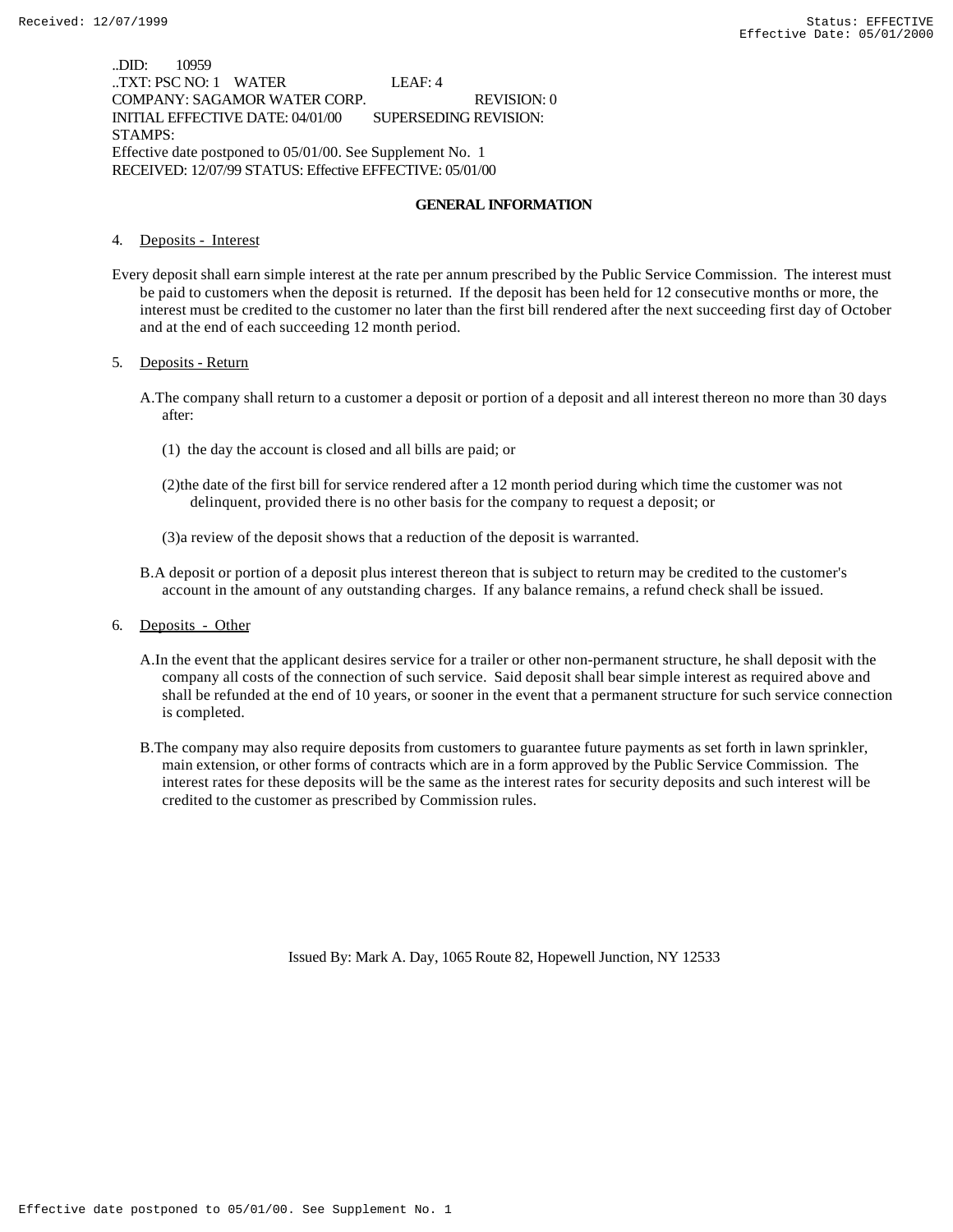..DID: 10960 ..TXT: PSC NO: 1 WATER LEAF: 5 COMPANY: SAGAMOR WATER CORP. REVISION: 0 INITIAL EFFECTIVE DATE: 04/01/00 STAMPS: Effective date postponed to 05/01/00. See Supplement No. 1 RECEIVED: 12/07/99 STATUS: Effective EFFECTIVE: 05/01/00

### **GENERAL INFORMATION**

- 7. General Rules
	- A. Customers must provide 10 days' written notice prior to the date on which termination of service is requested or prior to a change of occupancy, until which date the customer will be responsible for payment of service.
	- B. Fire hydrants shall not be used without the written permission of the company or unless in conformance with filed fire protection tariff provisions.
	- C. The company will not be liable for damage resulting from the presence of its facilities, supply, or use of water service, except damage resulting from gross negligence of the company.
	- D. The company may shut off water in its mains to make repairs and extensions. Where possible, proper advance notice will be made to customers affected.
	- E. The use of water for sprinkling, swimming pools, or other less essential uses may be restricted or prohibited where such use may unreasonably reduce the adequacy of service for other domestic purposes.
	- F. There must be a separate service for each premises.
	- G. Installation of service pipes and mains will not normally be made when the ground is frozen.
	- H. The customer is responsible for service pipes and plumbing within the property line. Any plumbing work done on the customer's service pipe is subject to approval by the company. No underground work shall be covered up until it has been inspected and approved by the company.
	- I. All leaks on customer premises or the customer portion of the service pipe must be repaired as soon as possible.
	- J. All mains, services (up to the property line) and other water system facilities will be maintained and replaced by the company.
	- K. The company will supply water in the distribution system at pressures between 20 and 100 pounds per square inch (psi) and will strive, where practicable, to maintain a normal working pressure of 60 psi with a minimum of 35 psi. If the company makes changes to its system which cause the pressure to increase to over 100 psi to existing customers, the company will be responsible for the first installation of the necessary equipment in the customer's premises. From that point on the equipment will be considered part of the customer's internal plumbing and the customer will be responsible for its maintenance or replacement. If a water pressure reducing valve, in the customer's or applicant's opinion, is necessary or desired to safeguard the plumbing, it is the customer's or applicant's responsibility to purchase, install and maintain this equipment. Where a pressure reducing valve is used it is also advisable to install a suitable pressure relief valve. All installations will comply with the local building codes and standards and are considered a part of the customer's internal plumbing.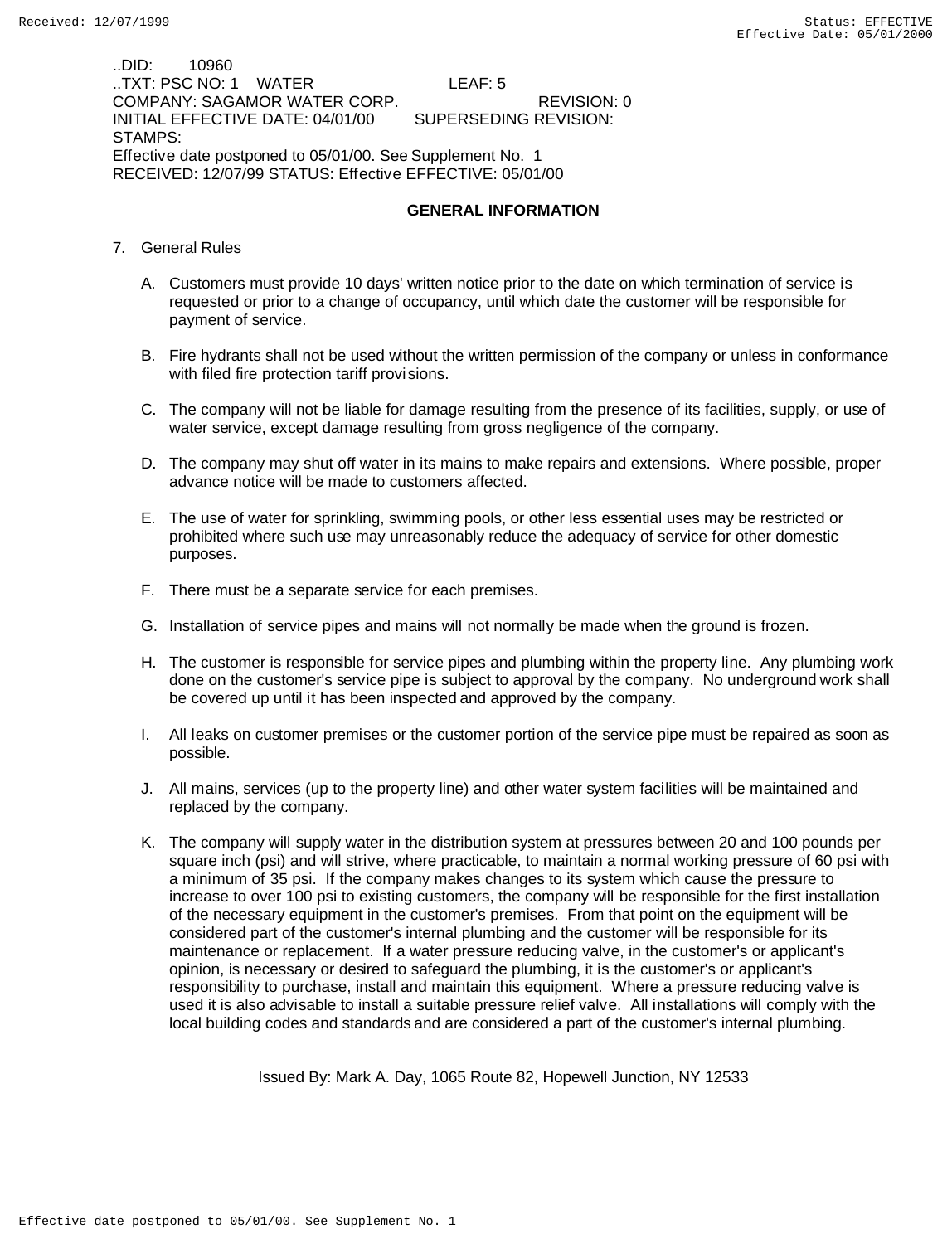..DID: 10961 ..TXT: PSC NO: 1 WATER LEAF: 6 COMPANY: SAGAMOR WATER CORP. REVISION: 0 INITIAL EFFECTIVE DATE: 04/01/00 STAMPS: Effective date postponed to 05/01/00. See Supplement No. 1 RECEIVED: 12/07/99 STATUS: Effective EFFECTIVE: 05/01/00

### **GENERAL INFORMATION**

- L. Where an applicant is seeking service at an elevation or gradient which could not otherwise be adequately serviced by existing plant, the company will require that the applicant bear the additional cost of providing such extraordinary service, or in the alternative, require the applicant to purchase, install and maintain the necessary special equipment, such as a hydro-pneumatic system, needed to serve the premises. The installation of a hydro-pneumatic system as part of the customer's internal plumbing may be subject to approval of the Health Department and should comply with local building codes and standards.
- M. Cross connections to water sources other than the company's or with other facilities are strictly prohibited. Customers must, at their expense, install and maintain such backflow prevention devices as may be required by the company in accordance with good water works practice or applicable laws or regulations.
- N. Customers must permit company representatives to enter their premises on reasonable request for purposes relating to the operation and maintenance of the company's system, including inspection of the customer's and the company's facilities, installation, reading, testing, replacement and removal of meters, and terminating and restoring service.
- O. No person shall maliciously, willfully or negligently break, damage, destroy, uncover, deface, block access to or tamper with any pipe, valve, meter, structure, appurtenance or equipment which is a part of the water works system.
- 8. Metered Service (if applicable and provided for in Service Class No. 1 or Nos. )
	- A. A meter of a type approved by the Commission is required for each premises.
	- B. The company will furnish, install, and maintain the meter. Unless the meter register is set at zero, the company shall attach a tag with the date and meter dial reading at the time of installation.
	- C. The customer will provide a location for the meter acceptable to the company and will be responsible for the cost of repairing damage resulting from human interference, frost, backflow of hot water, or other such causes.
	- D. Where the company agrees it is necessary to set a meter outside the building, it shall be installed at the expense of the customer in a pit acceptable to the company which is both water-tight and frostproof. The cover of the pit shall be fastened with a convenient locking device. Where the distance from the property line to the front wall of the building is greater than 75 feet, the company may require that the meter be set in a pit at or near the property line. If the pit is to be installed on property not owned or controlled by the customer, written consent of the owner of the property shall be obtained prior to the installation.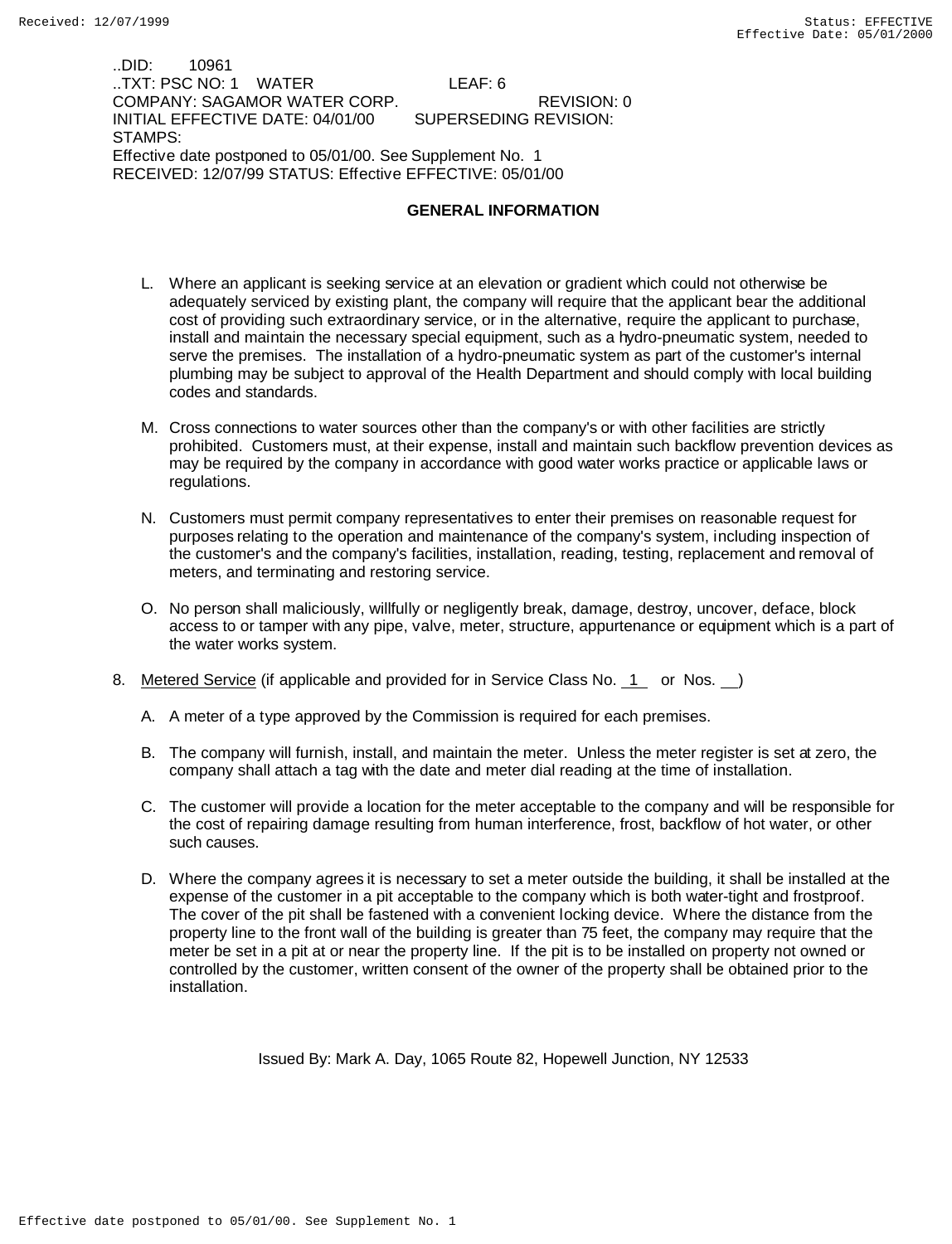..DID: 10951 ..TXT: PSC NO: 1 WATER LEAF: 7 COMPANY: SAGAMOR WATER CORP. REVISION: 0 INITIAL EFFECTIVE DATE: 04/01/00 SUPERSEDING REVISION: STAMPS: Effective date postponed to 05/01/00. See Supplement No. 1 RECEIVED: 12/07/99 STATUS: Effective EFFECTIVE: 05/01/00

### **GENERAL INFORMATION**

E.The company reserves the right to remove, test, and replace the meter.

- F.The company shall afford the customer an opportunity to verify the final reading of any water meter removed from the premises and obtain the customer's signature on a meter removal card which shows the date removed and the reading.
- G.Meters will be tested in conformance with rules of the Public Service Commission. In the case of a disputed account involving the accuracy of the meter, the company will have the meter tested upon the request of the customer. Should the customer request to have a second meter test within 1 year, the customer will be responsible for the actual cost incurred to have the meter tested including the cost to remove the meter, payable in advance to the company. This fee will be refunded if the meter's final weighted average is found to register in excess of 100 percent. Adjustments in bills for over-registration of the meter will be made in accordance with the current rules of the Public Service Commission.

H.Bills will show meter readings and the dates read.

I.Bills will be reasonably estimated where a meter has been inaccessible and will be so indicated on the bill.

- J.Where a meter has ceased to register or its percentage of accuracy cannot be determined, an estimated bill for the current period may be rendered. For all other periods the bill shall be the minimum applicable charge.
- 9. Unmetered Service (if applicable and provided for in Service Class No. or Nos. )

All applicable provisions of this tariff shall apply.

10. Extension of Mains

Mains will be extended in conformance with Commission Rules and Regulations found in 16 NYCRR, Part 501.

11. Discontinuance of Service - Non-Payment

 Service may be discontinued under the following provisions: for non-payment of any amount due for water supplied, for failure to make any payment due under a deferred payment agreement or for meter repairs (see Section 8C), for failure to post a required deposit or for failure to pay any fee or charge accruing under the contract or tariff.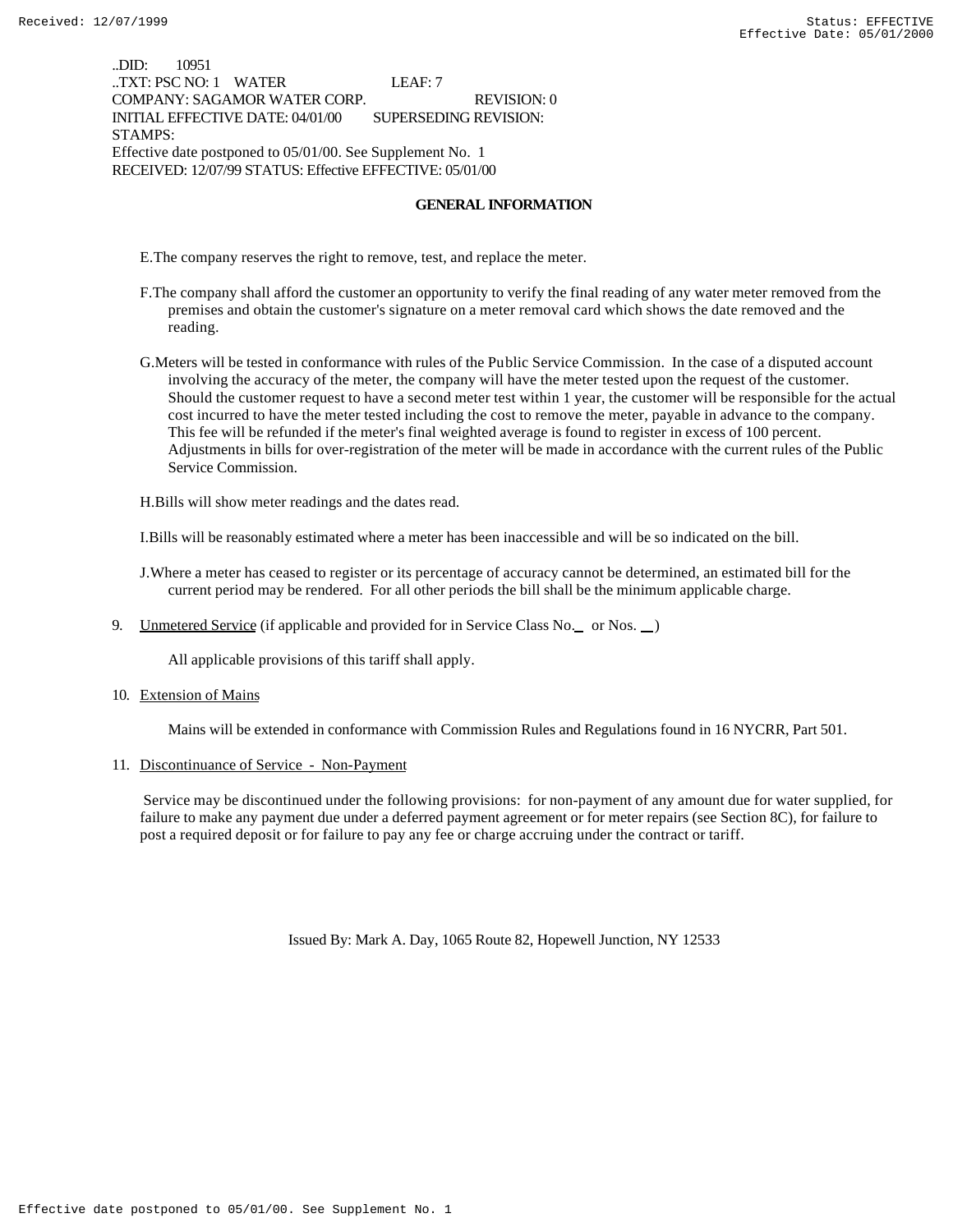..DID: 10952 ..TXT: PSC NO: 1 WATER LEAF: 8 COMPANY: SAGAMOR WATER CORP. REVISION: 0 INITIAL EFFECTIVE DATE: 04/01/00 SUPERSEDING REVISION: STAMPS: Effective date postponed to 05/01/00. See Supplement No. 1 RECEIVED: 12/07/99 STATUS: Effective EFFECTIVE: 05/01/00

### **GENERAL INFORMATION**

- A.A bill not paid within 23 days of mailing is considered delinquent, and the company may discontinue service after complying with 16 NYCRR, Part 533 which requires: (1) 15 days written notice if served personally, or (2) 15 days after a registered letter containing such notice has been signed or refused, or (3) 18 days after mailing written notice in a post-paid wrapper. Service will not be re-established until payment of all proper arrears, charges and deposits is made or a deferred payment agreement is entered into. Receipt of a subsequently dishonored negotiable instrument in response to a notice of discontinuance shall not constitute payment of the customer's account and the company shall not be required to issue additional notice prior to discontinuance. There will be a charge for processing all returned checks equal to the bank charge plus a handling fee of \$5.00 (not to exceed the maximum allowed by section 5-328 of General Obligations Law).
- B.The company will not discontinue service to residential premises for non-payment of bills on a Friday, Saturday, Sunday, public holiday (as defined in General Construction Law), or on a day on which the utility's main office is closed. Discontinuance can only take place from Monday to Thursday between the hours of 8 a.m. and 4 p.m.
- C.The company will not discontinue service for non-payment of bills to any person or entity receiving public assistance if the payment for such service is to be paid directly by the Department of Social Services or by the local Social Services representatives.
- 12. Discontinuance of Service Other
	- A.Service rendered under any application, contract or agreement may be discontinued by the company after reasonable notice for any of the following reasons:
		- (1)For willful or indifferent waste of water due to any cause or for non-authorized use of water.
		- (2)For failure to protect from damage the meter and connection, or for failure to protect and maintain the service pipe or fixtures on the property of the customer in a condition satisfactory to the company.
		- (3)For tampering with any meter, connections, service pipe, curb cock, seal or any other appliance of the company controlling or regulating the customer's water supply.
		- (4)For failure to provide the company's employees reasonable access to the premises supplied, or for obstructing the way of ingress to the meter or any other appliances controlling or regulating the customer's water supply.
		- (5)In case of vacancy of the premises.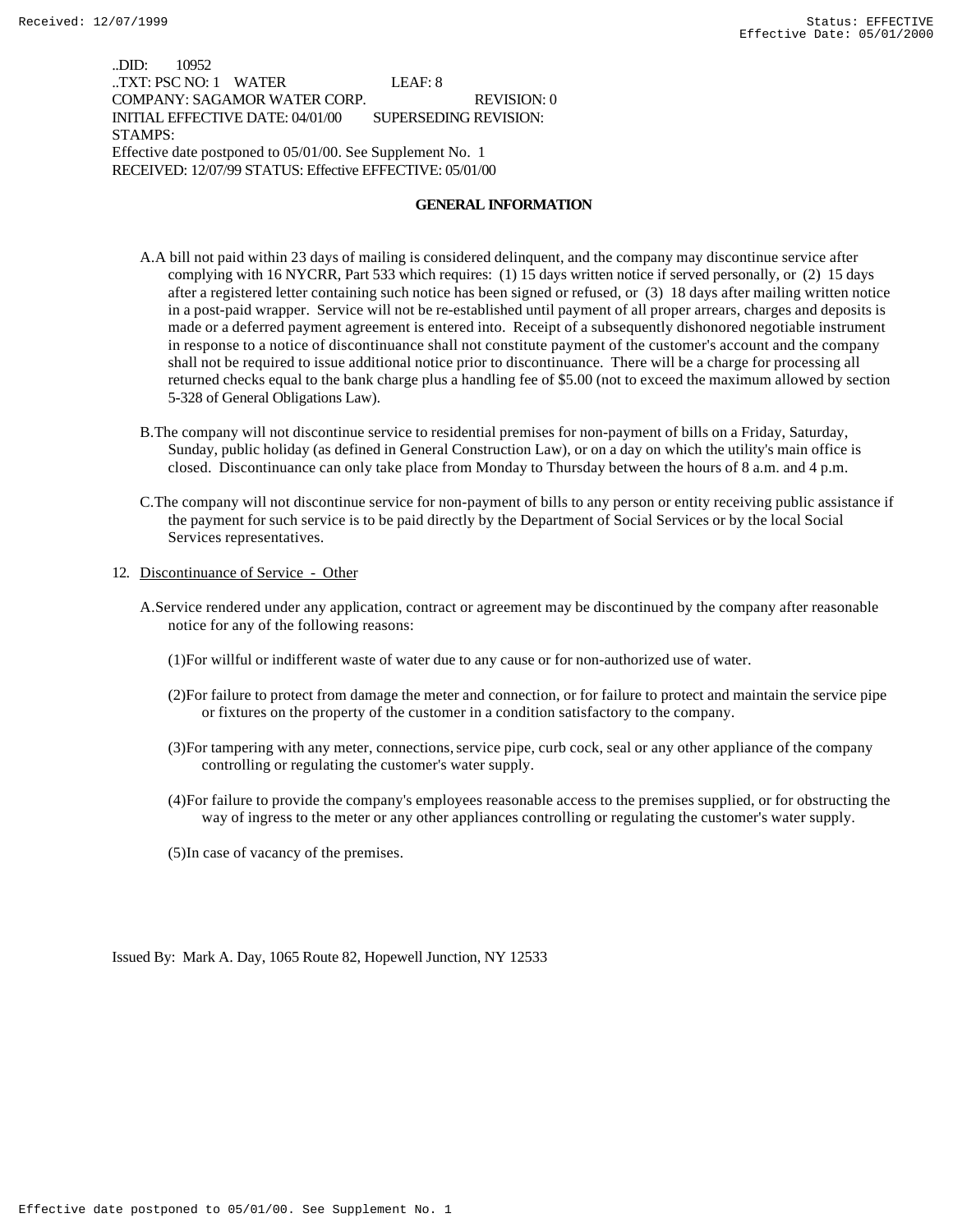..DID: 10953 ..TXT: PSC NO: 1 WATER LEAF: 9 COMPANY: SAGAMOR WATER CORP. REVISION: 0 INITIAL EFFECTIVE DATE: 04/01/00 SUPERSEDING REVISION: STAMPS: Effective date postponed to 05/01/00. See Supplement No. 1 RECEIVED: 12/07/99 STATUS: Effective EFFECTIVE: 05/01/00

### **GENERAL INFORMATION**

- (6)For cross connections.
- (7)For submetering or reselling water.
- (8)For non-compliance with water usage restrictions.
- (9)For violation of any rule or regulation of the company as filed with the Public Service Commission, provided such violation affects the reliability or integrity of the water system.
- B.Written notice of discontinuance of service shall contain the information required by 16 NYCRR Section 533.3 and will be given except in those instances where a public health hazard exists.
- C.The company may, at any time, temporarily discontinue water service in case of accident, or for the purpose of making connections, alterations, repairs, changes, etc.
- D.Except as stated in the preceding paragraph, or in the case of a violation that threatens the integrity of the water system, the company shall not discontinue service to any customer on a Friday, Saturday, Sunday, Public Holiday or on a day when the company is not open for business. Public Holiday shall refer to those holidays defined in the General Construction Law.

### 13.Discontinuance of Residential Service - Special Procedures

 If termination of service would result in serious impairment to health and safety, the company must delay the termination of service or, if service has already been terminated, must restore service, for thirty days under the following conditions:

- A. all occupants are either blind, disabled, 62 years of age or older or 18 years of age or under;
- B. a medical emergency exists; or
- C. if heating would be affected between November 1 and April 1.

 It is the customer's responsibility to notify the company that such conditions exist and to provide any required documentation. The company may require that the customer make appropriate arrangements to pay any arrears as well as pay current bills.

#### 14. Deferred Payment Agreements

 In addition to those circumstances in Section 13, the company will consider granting customers reasonable payment terms in cases where a customer is threatened with termination of service, or where the company has issued a backbill to a customer. Any such agreement may require the customer to make a reasonable down payment, and to pay current bills when issued.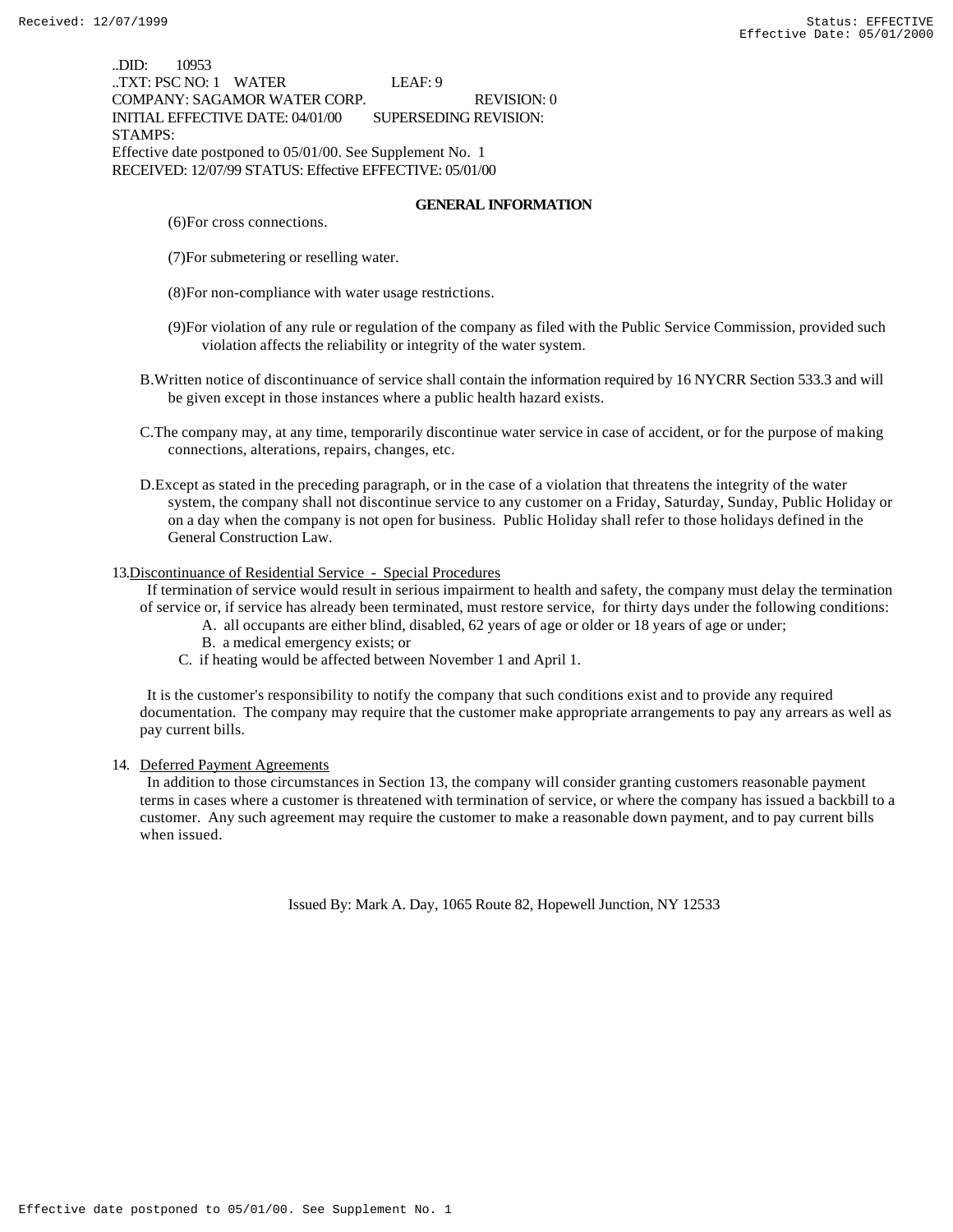..DID: 10954 ..TXT: PSC NO: 1 WATER LEAF: 10 COMPANY: SAGAMOR WATER CORP. REVISION: 0 INITIAL EFFECTIVE DATE: 04/01/00 STAMPS: Effective date postponed to 05/01/00. See Supplement No. 1 RECEIVED: 12/07/99 STATUS: Effective EFFECTIVE: 05/01/00

## **GENERAL INFORMATION**

- 15. Complaint Handling Procedures
	- A. The company will promptly investigate and evaluate all complaints received from customers regarding bills for service rendered or required deposits. The results of the company's findings will be reported to the customer. During the period of investigation and evaluation, service will not be discontinued, nor shall a new notice of termination be issued, provided, however, that the customer will be required to pay the undisputed portion of any balance due, which may include bills for current usage.
	- B. After the completion of such an investigation, if the company determines that the disputed service has been rendered, or that the disputed charge or deposit is proper in whole or in part, the company may require that the full bill or deposit be paid. Appropriate notices of the determination shall be given to the customer, and where notice of discontinuance of service was previously sent, or is served with the determination, such notice shall include a statement advising the customer of the availability of the Commission's complaint handling procedures, including the address and telephone number of the Department's Consumer Services Division. Where prior notice of discontinuance was sent, company procedure provides for discontinuance of service if customer fails to pay the proper amount due and owing within 5 days after notice of the company determination was served personally on the customer or at least 8 days after mailing of the notice. Under no circumstances will discontinuance of service occur if so precluded by the Commission.
	- C. In situations where the complaint procedures of the Commission have been invoked and it is determined that the disputed service has been rendered or that the disputed charge or deposit is proper and prior notice of discontinuance was sent, a customer's service will not be discontinued for failure to pay the amount found due and owing until at least 5 days after notice of the Commission's determination, where personal service is made, or at least 8 days after mailing of such a notice.

### 16. Restoration of Service

 A charge will be made to restore service after discontinuance at the customers's request, for nonpayment or for violation of these rules.

 This charge will be \$37.50 during normal business hours (8:00 a.m. to 4:00 p.m., Monday through Friday), \$56.25 outside of normal business hours Monday through Friday and \$75.00 on weekends or public holidays. The holidays for which the \$75.00 charge will apply are as follows:

New Year's Day **Labor Day** Labor Day Dr. Martin Luther King, Jr. Day Columbus Day Lincoln's Birthday Veteran's Day Washington's Birthday **Thanksgiving Day** Thanksgiving Day Memorial Day **Christmas Day** Christmas Day Independence Day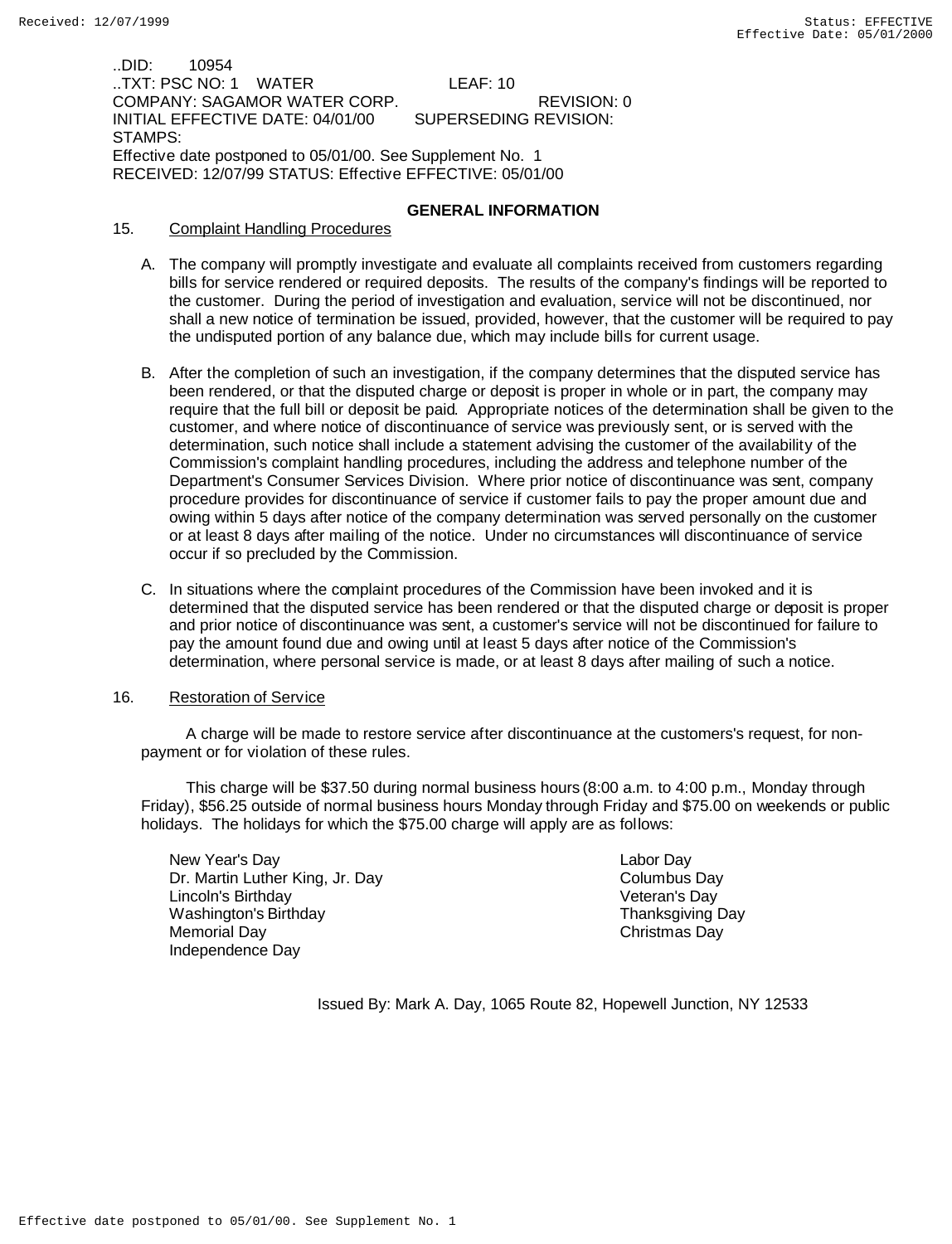..DID: 10955 ..TXT: PSC NO: 1 WATER LEAF: 11 COMPANY: SAGAMOR WATER CORP. REVISION: 0 INITIAL EFFECTIVE DATE: 04/01/00 STAMPS: Effective date postponed to 05/01/00. See Supplement No. 1 RECEIVED: 12/07/99 STATUS: Effective EFFECTIVE: 05/01/00

## **GENERAL INFORMATION**

In a case where service is being restored after discontinuance for non-payment, the company may require full payment of all arrears as well as the restoration of service charge. If the company and the customer have entered into some form of payment agreement, the agreed upon down payment may be required before service will be restored.

If it becomes necessary to disconnect service at the main because of willful acts of a customer, the service restoration charge will include the actual costs incurred by the company to disconnect and reconnect the service.

### 17. **Interest on Customer Overpayments**

The company will provide interest on a customer overpayment as follows:

- A. A customer overpayment is defined as payment by the customer to the company in excess of the correct charge for water service supplied to the customer which was caused by erroneous billing by the utility.
- B. The rate of interest on such amounts shall be the greater of the unadjusted customer deposit rate or the applicable late payment rate, if any, for the service classification under which the customer was billed. Interest shall be paid from the date when the customer overpayment was made, adjusted for any changes in the deposit rate or late payment rate, and compounded monthly, until the date when the overpayment was refunded.
- C. The company will not pay interest on customer overpayments that are refunded within 30 days after such overpayment is received by the company.

## 18. Regulation

 All matters, rules and other situations concerning the rendering of water service which are not specifically covered herein or in a provision of the New York State Codes, Rules and Regulations and which are subject to the jurisdiction of the Public Service Commission, and for which a customer and the company cannot agree as to an equitable and fair solution will be referred to said Commission to be resolved. Either the customer or the company may request that a rule or provision of this tariff be changed for a particular situation.